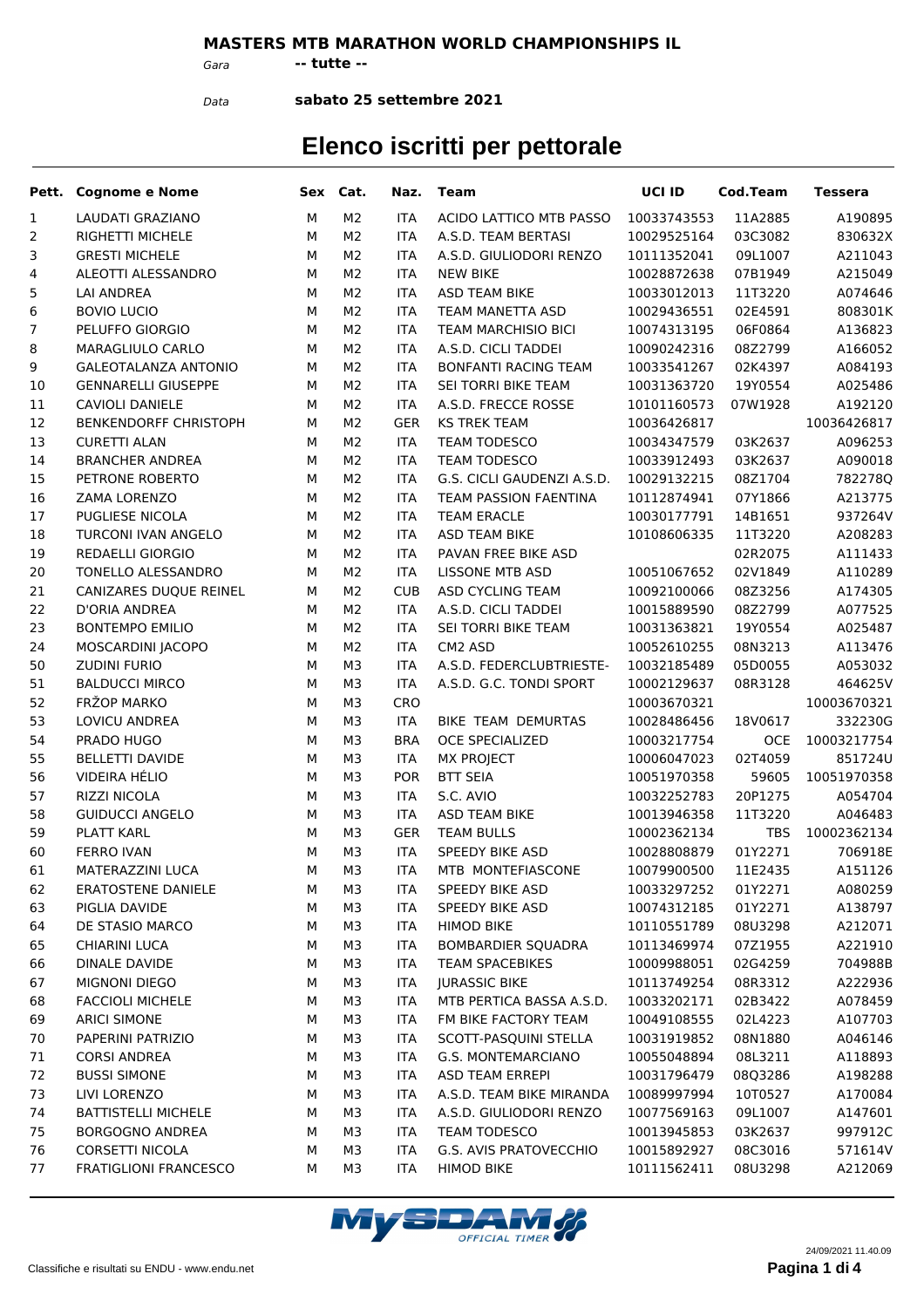| Pett.      | <b>Cognome e Nome</b>                        | Sex    | Cat.                             | Naz.                     | <b>Team</b>                                          | UCI ID                     | <b>Cod.Team</b>    | <b>Tessera</b>         |
|------------|----------------------------------------------|--------|----------------------------------|--------------------------|------------------------------------------------------|----------------------------|--------------------|------------------------|
| 78         | PINTI EMANUELE                               | M      | M <sub>3</sub>                   | <b>ITA</b>               | A.S.D. GIULIODORI RENZO                              | 10112209075                | 09L1007            | A211048                |
| 79         | <b>BIMBATO ALESSANDRO</b>                    | М      | M <sub>3</sub>                   | <b>ITA</b>               | CYCLING FOR LIFE A.S.D.                              | 10033465586                | 11A3414            | A217109                |
| 100        | <b>CECI FILIPPO</b>                          | М      | M4                               | <b>ITA</b>               | <b>FREE BIKE TEAM</b>                                | 10089980618                | 07R1915            | A170443                |
| 101        | DI VEROLI ANGELO                             | М      | M4                               | <b>ISR</b>               | <b>ISRAEL GO PRO</b>                                 | 10023444678                | <b>IGP</b>         | 10023444678            |
| 102        | <b>TURANO TRINDADE GUILHERME</b>             | М      | M4                               | <b>BRA</b>               |                                                      | 10119517017                |                    | BRA19760705            |
| 103        | PAVIOLO PAOLO                                | M      | M4                               | <b>ITA</b>               | BILLY TEAM A.S.D.                                    | 10015047007                | 01K0822            | 935634N                |
| 104        | ROVERA LUCA                                  | М      | M4                               | <b>ITA</b>               | <b>LISSONE MTB ASD</b>                               | 10011850350                | 02V1849            | 640709E                |
| 105        | <b>MUZI SIMONE</b>                           | M      | M4                               | <b>ITA</b>               | D'ASCENZO BIKE                                       | 10031215287                | 12J0659            | A020281                |
| 106        | PATACCA GABRIELE                             | M      | M4                               | <b>ITA</b>               | D'ASCENZO BIKE                                       | 10031215085                | 12J0659            | A020277                |
| 107        | MONTELEONE GIANFRANCO                        | M      | M4                               | <b>ITA</b>               | <b>TEAM SIRACUSANI</b>                               | 10030964707                | 1751971            | A010126                |
| 108        | GIULIANI ALESSANDRO                          | М      | M4                               | <b>ITA</b>               | ASD TBK 3.0                                          | 10112242017                | 11W3409            | A216676                |
| 109        | <b>MOSTARDA DARIO</b>                        | М      | M4                               | <b>ITA</b>               | MOUNTAIN BIKE CLUB RIETI                             | 10113589307                | 11A3422            | A219677                |
| 110        | <b>NOC LENART</b>                            | М      | M4                               | <b>SLO</b>               | KK DJAK                                              | 10003996885                |                    | 10003996885            |
| 111        | <b>GRONBECH MICHAEL BANG</b>                 | М      | M4                               | <b>DEN</b>               | JOHNNY CASH CYKELKLUB                                | 10002133071                |                    | 10002133071            |
| 112        | PAULISSEN ROEL TONY                          | М      | M4                               | <b>BEL</b>               | <b>RH RACING</b>                                     | 10053983110                | 2101151            | A225659                |
| 113        | <b>TOGNONI DENIS</b>                         | M      | M4                               | <b>ITA</b>               | <b>HIMOD BIKE</b>                                    | 10110577253                | 08U3298            | A212070                |
| 114        | <b>ANTHES MICHAEL</b>                        | M      | M4                               | <b>GER</b>               | <b>Bulls Team</b>                                    | 10003425191                |                    | 10003425191            |
| 115        | LANZI STEFANO                                | M      | M4                               | <b>ITA</b>               | <b>LISSONE MTB ASD</b>                               | 10014132274                | 02V1849            | 875991R                |
| 116        | <b>FABBRI CHRISTIAN</b>                      | M      | M4                               | <b>ITA</b>               | <b>TEAM PASSION FAENTINA</b>                         | 10101166233                | 07Y1866            | A191203                |
| 117        | TRUJILLO HERNANDEZ JUAN                      | M      | M4                               | <b>ESP</b>               | CONWAY C.D.C.TRUJILLO                                | 10003384775 MASTER40       |                    | 10003384775            |
| 118        | LOGUERCIO MARCO                              | М      | M4                               | <b>ITA</b>               | ASD TEAM ALL4CYCLING                                 | 10003888064                | 02H4411            | A156283                |
| 119        | <b>HALIK JAN</b>                             | M      | M4                               | <b>SVK</b>               | MTBIKER, Davorin.sk,                                 | 10010930365                |                    | 10010930365            |
| 120        | <b>TRONCONI SIMONE</b>                       | M      | M4                               | <b>ITA</b>               | <b>CICLISTICA MARINA DI</b>                          | 10028498277                | 08W1908            | 385435Q                |
| 121        | <b>FIORENTINI FRANCESCO</b>                  | M      | M4                               | <b>ITA</b>               | A.S.D. CICLI TADDEI                                  | 10031218018                | 08Z2799            | A020403                |
| 122        | MONCALVO MASSIMO                             | М      | M4                               | <b>ITA</b>               | <b>SPEEDY BIKE ASD</b>                               | 10072224564                | 01Y2271            | A134688                |
| 123        | PELLEGRINI FEDERICO                          | M      | M4                               | <b>ITA</b>               | <b>HIMOD BIKE</b>                                    | 10115859107                | 08U3298            | A229062                |
| 124        | <b>SCLIP GIANNI</b>                          | М      | M4                               | <b>ITA</b>               | A.S.D. FEDERCLUBTRIESTE-                             | 10028506664                | 05D0055            | 408036T                |
| 125        | ZAMPEDRI LUCA                                | M      | M4                               | <b>ITA</b>               | TEAM TODESCO                                         | 10028686419                | 03K2637            | 628258Z                |
| 126        | <b>MAGNANTI LORIS</b>                        | M      | M4                               | <b>ITA</b>               | CYCLING FOR LIFE A.S.D.                              | 10113284260                | 11A3414            | A217108                |
| 150        | PROTANI GIANLUCA                             | M      | M <sub>5</sub>                   | <b>ITA</b>               | CYCLING FOR LIFE A.S.D.                              | 10032256928                | 11A3414            | A217107                |
| 151        | <b>DAHAN HAIM</b>                            | М      | M <sub>5</sub>                   | <b>ISR</b>               | <b>ISRAEL</b>                                        | 10118837815                | <b>ISR</b>         | 10118837815            |
| 152        | <b>BALBONI VANNI</b>                         | M      | M <sub>5</sub>                   | <b>ITA</b>               | A.S.D. GREEN DEVILS TEAM                             | 10004465923                | 07D1664            | 683230H                |
| 153        | MARQUES ANTÓNIO                              | M      | M <sub>5</sub>                   | <b>POR</b>               | <b>BTT SEIA</b>                                      | 10044349289                |                    | 10044349289            |
| 154        | <b>BARALDO VANNI</b>                         | М      | M <sub>5</sub>                   | <b>ITA</b>               | <b>AVIS BIKE CINGOLI</b>                             | 10111349920                | 09D0265            | A213259                |
| 155        | ZOCO MARIANO                                 | M<br>M | M <sub>5</sub><br>M <sub>5</sub> | <b>ITA</b><br><b>CZE</b> | ASD TEAM BIKE                                        | 10050701577<br>10010728584 | 11T3220            | A109294<br>10010728584 |
| 156        | <b>GUNTHER PETR</b>                          |        |                                  |                          | <b>BIG SHOCK TEAM</b>                                | 10028593964                |                    |                        |
| 157        | <b>FROSINI FABIO</b><br><b>LANER ANDREAS</b> | М      | M <sub>5</sub>                   | <b>ITA</b><br><b>ITA</b> | G.S. TESTI CICLI A.S.D.<br><b>BIKE TEAM GAIS ASV</b> |                            | 10T0084            | 550226F                |
| 158<br>159 | DONATI ROBERTO                               | М<br>M | M <sub>5</sub><br>M <sub>5</sub> | <b>ITA</b>               | CM2 ASD                                              | 10008175363<br>10092592746 | 2151018<br>08N3213 | A158302<br>A177851     |
| 160        | <b>BOVINO MARIO</b>                          | М      | M <sub>5</sub>                   | <b>ITA</b>               | <b>BAD SKULL</b>                                     | 10030232456                | 07W1872            | A195992                |
| 161        | ZIGLIOLI DANIELE                             | М      | M <sub>5</sub>                   | <b>ITA</b>               | ASD GS CIGNONE                                       | 10089236041                | 02M4455            | A168754                |
| 162        | ALEXANDER MARTIN                             | М      | M <sub>5</sub>                   | <b>GER</b>               | <b>VELO SOLINGEN</b>                                 | 10108207019                |                    | 10108207019            |
| 163        | PEZZI FABRIZIO                               | М      | M <sub>5</sub>                   | <b>ITA</b>               | ASD TEAM ERREPI                                      | 10015890301                | 08Q3286            | 797614Y                |
| 164        | CARAMEL JUNIOR NOBILE                        | М      | M <sub>5</sub>                   | <b>BRA</b>               |                                                      | 10120333736                |                    | 10120333736            |
| 165        | PAVAN DINO                                   | М      | M <sub>5</sub>                   | <b>ITA</b>               | ASD-GS-CICLISTEFANELLI                               | 10029436349                | 03Y3201            | 808270X                |
| 166        | <b>BALLARDINI EMILIANO</b>                   | М      | M <sub>5</sub>                   | <b>ITA</b>               | TEAM TODESCO                                         | 10011848532                | 03K2637            | A178920                |
| 167        | BAZZANELLA MICHELE                           | М      | M <sub>5</sub>                   | <b>ITA</b>               | TEAM TODESCO                                         | 10029605188                | 03K2637            | 847039V                |
| 168        | <b>FENATI GIANLUCA</b>                       | М      | M <sub>5</sub>                   | <b>ITA</b>               | <b>IMOLA BIKE</b>                                    | 10113312350                | 07Z1947            | A212702                |
| 169        | <b>BERTONI MIRCO</b>                         | М      | M <sub>5</sub>                   | <b>ITA</b>               | FM BIKE FACTORY TEAM                                 | 10032394647                | 02L4223            | A058425                |
| 170        | <b>GIRARDI THOMAS</b>                        | М      | M <sub>5</sub>                   | SUI                      | <b>RSV Pizol</b>                                     | 10003693559                | Stoll Bike         | 10003693559            |
| 171        | ZUCCOLINI CARLO                              | М      | M <sub>5</sub>                   | <b>ITA</b>               | LUGAGNANO OFF ROAD                                   | 10011847825                | 07Y1041            | 627178G                |
| 172        | <b>CHIODI LUCA</b>                           | М      | M <sub>5</sub>                   | <b>ITA</b>               | <b>CUSTOM4 TEAM CASELLI</b>                          | 10015891513                | 11G3269            | 945969G                |
| 173        | <b>BASTA BORIS</b>                           | М      | M <sub>5</sub>                   | <b>CRO</b>               | <b>BBK T-REX</b>                                     | 10015720650                |                    | 10015720650            |
| 174        | MESSANO DANIELE                              | М      | M <sub>5</sub>                   | <b>ITA</b>               | TUTTO BIKE TEAM                                      | 10050700466                | 08L3171            | A109080                |
| 175        | <b>VITALI MASSIMO</b>                        | М      | M <sub>5</sub>                   | <b>ITA</b>               | MASTER TEAM A.S.D.                                   | 10032011600                | 01R1695            | A048514                |
| 176        | WOISETSCHLÄGER REINHARD                      | М      | M <sub>5</sub>                   | AUT                      |                                                      | 10116631366                |                    | 10116631366            |
| 177        | PIATESI STEFANO                              | М      | M5                               | <b>ITA</b>               | <b>BARACCA LUGO MTB</b>                              | 10074324616                | 07M1823            | A136379                |
|            |                                              |        |                                  |                          |                                                      |                            |                    |                        |

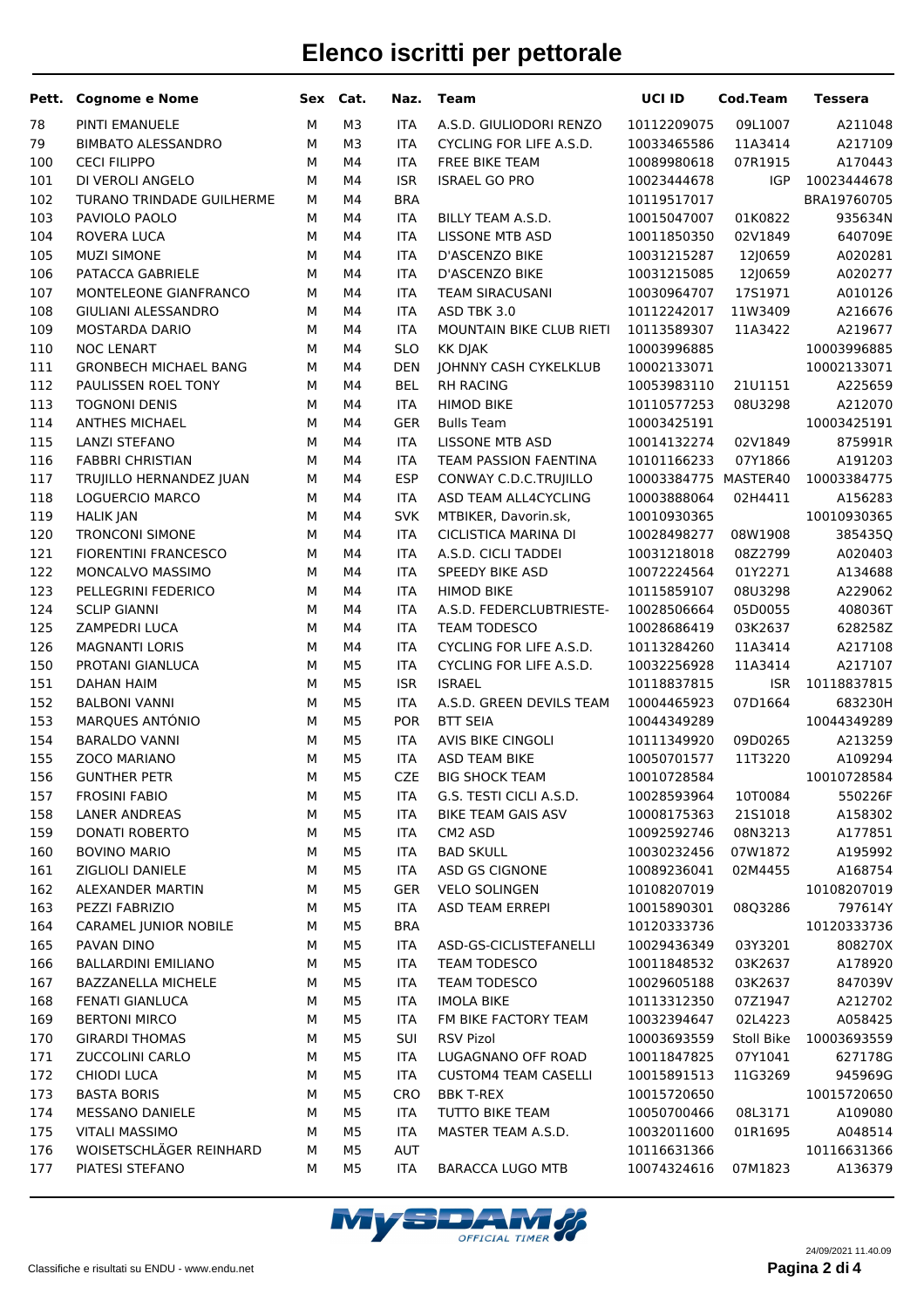| Pett.      | <b>Cognome e Nome</b>                   | Sex    | Cat.                 | Naz.                     | <b>Team</b>                                       | UCI ID                     | <b>Cod.Team</b> | <b>Tessera</b>         |
|------------|-----------------------------------------|--------|----------------------|--------------------------|---------------------------------------------------|----------------------------|-----------------|------------------------|
| 178        | <b>NOCENTI SAURO</b>                    | М      | M <sub>5</sub>       | <b>ITA</b>               | POLISPORTIVA INDICATORE                           | 10029633682                | 08S3257         | 852475U                |
| 179        | TOTO ALFREDO                            | М      | M <sub>5</sub>       | <b>ITA</b>               | M.B.M. NATI IN MAREMMA                            | 10112650326                | 08G3279         | A218590                |
| 180        | PROTANI PIERLUIGI                       | М      | M <sub>5</sub>       | <b>ITA</b>               | CYCLING FOR LIFE A.S.D.                           | 10030557004                | 11A3414         | A217122                |
| 200        | <b>ANTONIOLI MAURO</b>                  | М      | M <sub>6</sub>       | <b>ITA</b>               | CICOBIKES-DSB-                                    | 10028820094                | 01U1950         | 707694F                |
| 201        | <b>MARINHO NEY</b>                      | М      | M <sub>6</sub>       | POR                      |                                                   | 10061872442                |                 | 10061872442            |
| 202        | CANNI FERRARI EUGENIO                   | М      | M <sub>6</sub>       | <b>ITA</b>               | SALVIBIKESTORE ISOLMANT                           | 10014130557                | 02E4536         | 772555B                |
| 203        | MAGAGNOTTI DANIELE                      | М      | M <sub>6</sub>       | <b>ITA</b>               | A.S.D. AVESANI                                    | 10113008519                | 03K3325         | A220308                |
| 204        | <b>DURASTANTI MARCO</b>                 | М      | M <sub>6</sub>       | <b>ITA</b>               | ASD MA.AN.RT                                      | 10029049460                | 11F3268         | 727724X                |
| 205        | <b>ZONTA DANIELE</b>                    | М      | M <sub>6</sub>       | <b>ITA</b>               | A.S.D. M B TEAM MACRO                             | 10029580839                | 03N2062         | 841432N                |
| 206        | <b>GILBERTI MARCO</b>                   | М      | M <sub>6</sub>       | <b>ITA</b>               | RACING ROSOLA BIKE A.S.                           | 10011850653                | 02W2601         | 466706H                |
| 207        | <b>INDELICATO MARIO</b>                 | М      | M <sub>6</sub>       | <b>ITA</b>               | <b>BICI CAMOGLI GOLFO</b>                         | 10012187123                | 06Y0434         | 603726E                |
| 208        | <b>GAGGINI STEFANO</b>                  | М      | M <sub>6</sub>       | <b>ITA</b>               | TEAM BIKE O'CLOCK                                 | 10028653073                | 06Q1413         | 603923U                |
| 209        | CAMBILARGIU ANDREA                      | М      | M <sub>6</sub>       | <b>ITA</b>               | A.S.D. CICLISTI TURRITANI                         | 10029152120                | 18G0644         | 786478D                |
| 210        | <b>VESEL PETER</b>                      | М      | M <sub>6</sub>       | <b>SLO</b>               | PROADVENTURE-PH                                   | 10017567791                |                 | 10017567791            |
| 211        | <b>GABELLINI LORIS</b>                  | М      | M <sub>6</sub>       | <b>ITA</b>               | A.S.D. FRECCE ROSSE                               | 10102641340                | 07W1928         | A195390                |
| 212        | <b>CERESA STEFANO</b>                   | М      | M <sub>6</sub>       | <b>ITA</b>               | <b>BONFANTI RACING TEAM</b>                       | 10030543866                | 02K4397         | 979890G                |
| 213        | <b>GALAMINI MAURIZIO</b>                | М      | M <sub>6</sub>       | <b>ITA</b>               | <b>IMOLA BIKE</b>                                 | 10033307255                | 07Z1947         | A080442                |
| 214        | <b>GIULIANELLI MORENO</b>               | М      | M <sub>6</sub>       | <b>ITA</b>               | A.S.D. FRECCE ROSSE                               | 10102643158                | 07W1928         | A195440                |
| 215        | THOMMEN CLAUDIUS                        | М      | M <sub>6</sub>       | SUI                      | <b>STOLL Bikes</b>                                | 10016601229                |                 | 10016601229            |
| 216        | PLEIJ RINY                              | М      | M <sub>6</sub>       | <b>NED</b>               | <b>WV REGGESTREEK</b>                             | 10023307767                |                 | 10023307767            |
| 217        | <b>NESTLER JOSEF</b>                    | М      | M <sub>6</sub>       | <b>CZE</b>               | <b>KL SPORT MOST</b>                              | 10048045090                |                 | 10048045090            |
| 218        | <b>BARILANI GIANLUCA</b>                | М      | M <sub>6</sub>       | <b>ITA</b>               | TEAM TODESCO                                      | 10030952377                | 03K2637         | A009561                |
| 219        | <b>VERRO MAURO</b>                      | М      | M <sub>6</sub>       | <b>ITA</b>               | A.S.D. PRENESTE BIKE                              | 10030165061                | 11W3251         | 935202W                |
| 220        | LOMBARDO VITO                           | М      | M <sub>6</sub>       | <b>ITA</b>               | SPECIAL BIKERS ELIOS                              | 10029259527                | 17N1894         | 797487J                |
| 221        | CENEDELLA MARCO                         | М      | M <sub>6</sub>       | <b>ITA</b>               | FM BIKE FACTORY TEAM                              | 10012679395                | 02L4223         | 912669A                |
| 222        | SOLAGNA MAURIZIO TARQUINIO              | М      | M <sub>6</sub>       | <b>ITA</b>               | <b>LISSONE MTB ASD</b>                            | 10008877403                | 02V1849         | 781929U                |
| 223        | MOROZZI NICOLA                          | М      | M <sub>6</sub>       | <b>ITA</b>               | TUTTO BIKE TEAM                                   | 10015046401                | 08L3171         | 588711Y                |
| 224        | <b>DIVERSI LUCA</b>                     | М      | M <sub>6</sub>       | <b>ITA</b>               | CM2 ASD                                           | 10088812069                | 08N3213         | A166569                |
| 225        | ANGARONI PAOLO STEFANO                  | М      | M <sub>6</sub>       | <b>ITA</b>               | SALVIBIKESTORE ISOLMANT                           | 10012680308                | 02E4536         | 547382V                |
| 226        | <b>BRENELLI CARLO</b>                   | М      | M <sub>6</sub>       | <b>ITA</b>               | TORPADO-SÜDTIROL MTB                              | 10028566278                | 2151157         | 519101Y                |
| 227        | <b>ACUTO RICCARDO</b>                   | М      | M <sub>6</sub>       | <b>ITA</b>               | ALPINA-BIKECAFE                                   | 10028991159                | 01N0750         | 723225X                |
| 228        | <b>BATTISTINI ANDREA</b>                | М      | M <sub>6</sub>       | <b>ITA</b>               | A.S.D. CICLI TADDEI                               | 10074210337                | 08Z2799         | A137792                |
| 229        | CIABATTI GIAMPIERO                      | М      | M <sub>6</sub>       | <b>ITA</b>               | G.S. AVIS PRATOVECCHIO<br>POLISPORTIVA INDICATORE | 10031863066                | 08C3016         | A134707                |
| 230        | PAPAVERI RENATO<br><b>RIZZO MASSIMO</b> | М<br>M | M6<br>M <sub>6</sub> | <b>ITA</b>               | <b>GS TERMO LA SPEZIA ASD</b>                     | 10028610233<br>10029324090 | 08S3257         | 571656F                |
| 231<br>250 | <b>CHAYA MAXIME</b>                     | M      | M7                   | <b>ITA</b><br><b>LIB</b> |                                                   | 10063151933                | 06X1452         | 801428T<br>10063151933 |
| 251        | <b>HENSE ADOLF</b>                      | М      | M7                   | <b>AUT</b>               | ZWEIRAD JANGER                                    | 10051395129                | 8103            | 10051395129            |
| 252        | <b>MARTINS LARRY</b>                    | М      | M7                   | <b>BRA</b>               |                                                   | 10096894492                |                 | 10096894492            |
| 253        | <b>BALL MATTHIAS</b>                    | М      | M7                   | <b>GER</b>               |                                                   | 10003445201                |                 | 10003445201            |
| 254        | MONGARDI GIANFRANCO                     | М      | M7                   | <b>ITA</b>               | SPILLA TEAM ASD                                   | 10097832766                | 07X1945         | A186909                |
| 255        | <b>HUEP TOBIAS</b>                      | М      | M7                   | <b>GER</b>               | SCHLEUDERGANG E.V.                                | 10117885191                |                 | 10117885191            |
| 256        | <b>SCATTINI ALVIERO</b>                 | М      | M7                   | <b>ITA</b>               | G.S. TESTI CICLI A.S.D.                           | 10104536476                | 10T0084         | A199440                |
| 257        | VIDAL VALLE ARMANDO                     | М      | M7                   | ESP                      |                                                   | 10014728927                |                 | 10014728927            |
| 258        | MAZZUCCO ROY                            | М      | M7                   | <b>ITA</b>               | S.C. SOLIGHETTO 1919                              | 10028511011                | 03T0057         | 416979Y                |
| 259        | <b>FERRARI FRANCESCO</b>                | М      | M7                   | <b>ITA</b>               | LUGAGNANO OFF ROAD                                | 10011849441                | 07Y1041         | 606921V                |
| 260        | FUSAR BASSINI EDOARDO                   | М      | M7                   | <b>ITA</b>               | LISSONE MTB ASD                                   | 10029822127                | 02V1849         | 885968U                |
| 261        | <b>LANZI GIUSEPPE</b>                   | М      | M7                   | <b>ITA</b>               | LISSONE MTB ASD                                   | 10015891008                | 02V1849         | 965543Z                |
| 262        | MANTUA ANTONIO                          | М      | M7                   | <b>ITA</b>               | A.S.D. PRENESTE BIKE                              | 10093244969                | 11W3251         | A178790                |
| 263        | <b>CHERUBINI LUCIO</b>                  | М      | M7                   | <b>ITA</b>               | POLISPORTIVA INDICATORE                           | 10089798540                | 08S3257         | A169198                |
| 300        | ZANASCA ADRIANO                         | М      | M8                   | <b>ITA</b>               | TEAM COMOBIKE ASD                                 | 10011999789                | 02R3333         | 547189U                |
| 301        | CANEVELLO VITTORIO                      | М      | M8                   | <b>ITA</b>               | <b>BICI CAMOGLI GOLFO</b>                         | 10028496964                | 06Y0434         | 375960P                |
| 302        | <b>HRUBY JAROSLAV</b>                   | М      | M8                   | <b>CZE</b>               | <b>KL SPORT MOST</b>                              | 10010866913                |                 | 10010866913            |
| 303        | DEMONTE PAOLO FEDERICO                  | М      | M8                   | <b>ITA</b>               | MASTER TEAM A.S.D.                                | 10012681116                | 01R1695         | 430306G                |
| 304        | SMITH GEORGE                            | М      | M8                   | <b>USA</b>               |                                                   | 10011317557                |                 | 10011317557            |
| 305        | RONDI GIUSEPPE                          | М      | M9                   | ITA                      | U.C.A.B. 1925 BIELLA                              | 10011850047                | 01K0037         | 797565X                |
| 306        | BARTOLOZZI MARCELLO                     | М      | M8                   | <b>ITA</b>               | A.S.D. CICLI TADDEI                               | 10028559006                | 08Z2799         | 507740Q                |
| 307        | <b>GIORGI MARCELLO</b>                  | М      | M8                   | <b>ITA</b>               | A.S.D. CICLI TADDEI                               | 10051281355                | 08Z2799         | A108325                |
|            |                                         |        |                      |                          |                                                   |                            |                 |                        |